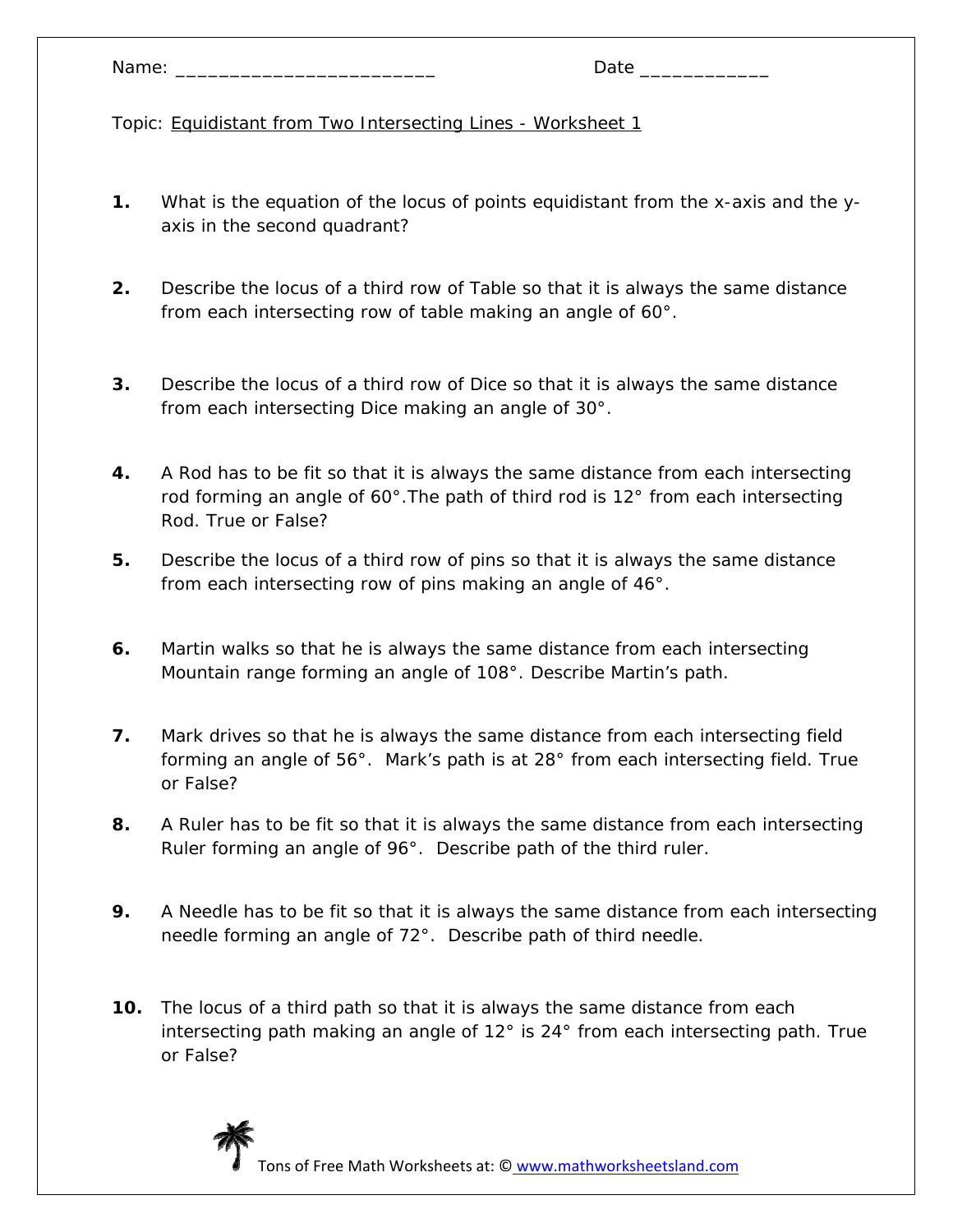- **1.** What is the equation of the locus of points equidistant from the x-axis and the yaxis in the second quadrant?
- **2.** Describe the locus of third row of line so that it is always the same distance from each intersecting row of line making an angle of 86°.
- **3.** Describe the locus of a third row of cars so that it is always the same distance from each intersecting car making an angle of 90°.
- **4.** A rope has to be fit so that it is always the same distance from each intersecting rope forming an angle of 46°.The path of first hall is 25° from each intersecting stick. True or False?
- **5.** Describe the locus of a third row of pencils so that it is always the same distance from each intersecting row of pencils making an angle of 58°.
- **6.** Bob walks so that he is always the same distance from each intersecting field forming an angle of 74°. Describe Bob's path.
- **7.** Ricky drives so that he is always the same distance from each intersecting road forming an angle of 24°. Ricky's path is at 12° from each intersecting road. True or False?
- **8.** A circle has to be fit so that it is always the same distance from each intersecting circle forming an angle of 68°. Describe path of the third circle.
- **9.** A stripe has to be fit so that it is always the same distance from each intersecting stripe forming an angle of 36°. Describe path of third stripe.
- **10.** The locus of a third path so that it is always the same distance from each intersecting path making an angle of 66° is 33° from each intersecting path. True or False?

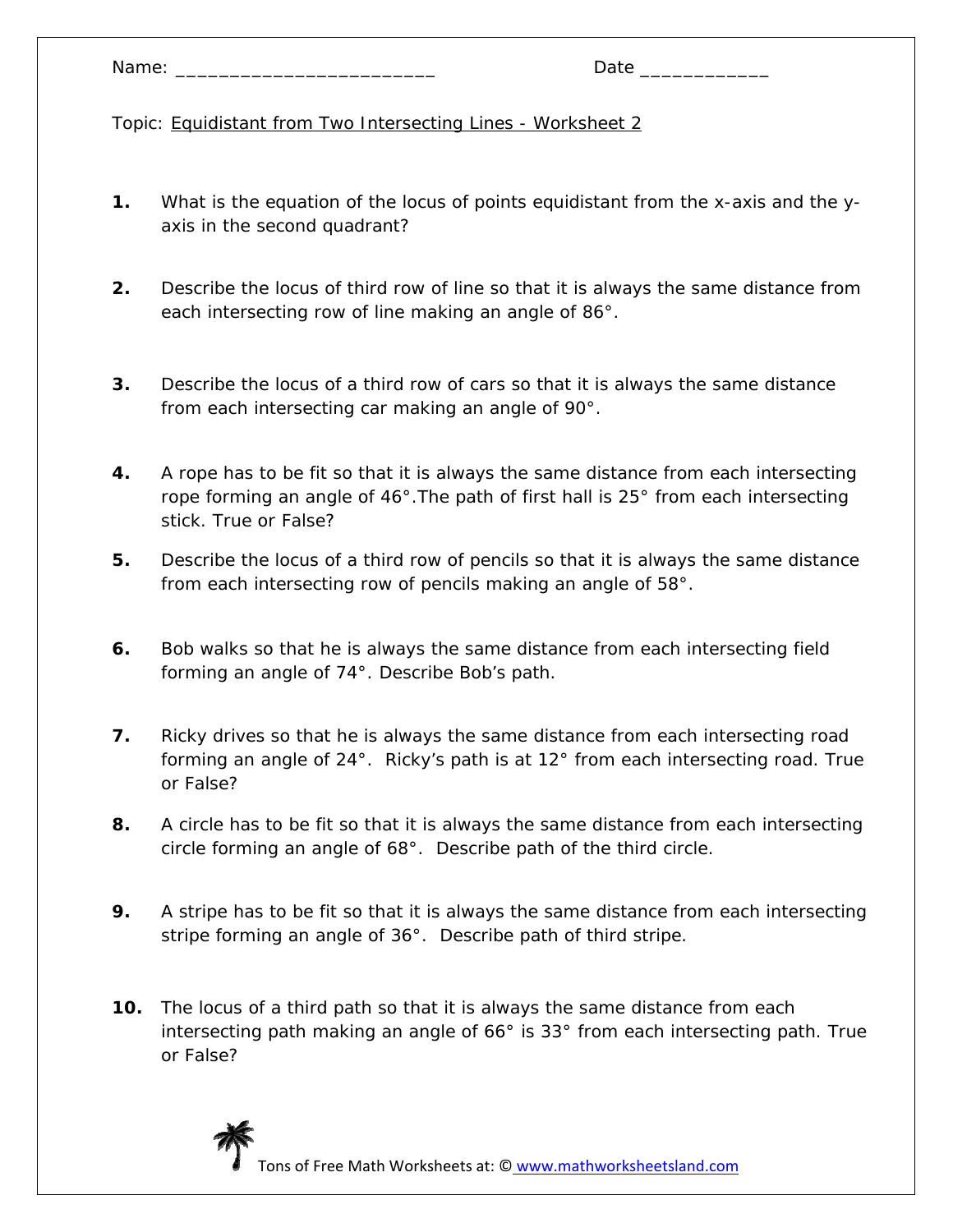- **1.** What is the equation of the locus of points equidistant from the x-axis and the yaxis in the third quadrant?
- **2.** Describe the locus of a third row of spoons so that it is always the same distance from each intersecting row of spoons making an angle of 94°.
- **3.** Describe the locus of a third row of bike so that it is always the same distance from each intersecting bike making an angle of 26°.
- **4.** A triangle has to be fit so that it is always the same distance from each intersecting triangle forming an angle of 44°.The path of third rod is 22° from each intersecting triangle. True or False?
- **5.** Describe the locus of a third row of balloons so that it is always the same distance from each intersecting row of balloons making an angle of 78°.
- **6.** Mary walks so that she is always the same distance from each intersecting hill range forming an angle of 84°. Describe Mary's path.
- **7.** Andrew drives so that he is always the same distance from each intersecting field forming an angle of 52°. Andrew's path is at 26° from each intersecting field. True or False?
- **8.** A design has to be fit so that it is always the same distance from each intersecting designs forming an angle of 74°. Describe path of the third design.
- **9.** A box has to be fit so that it is always the same distance from each intersecting box forming an angle of 84°. Describe path of third box.
- **10.** The locus of a third road so that it is always the same distance from each intersecting road making an angle of 88° is 44° from each intersecting road. True or False?

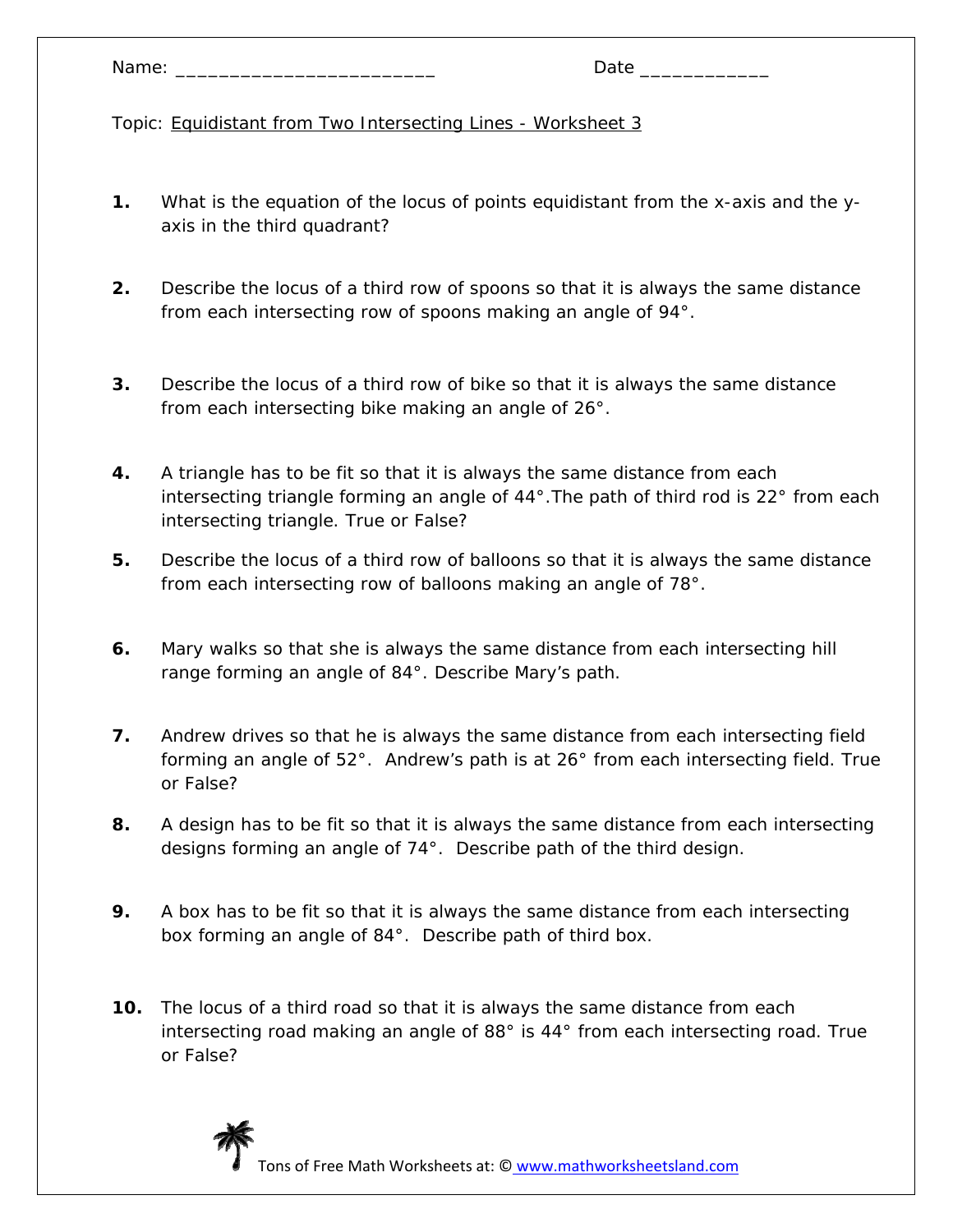- **1.** What is the equation of the locus of points equidistant from the x-axis and the yaxis in the fourth quadrant?
- **2.** Describe the locus of a third row of glasses so that it is always the same distance from each intersecting row of glasses making an angle of 84°.
- **3.** Describe the locus of a third row of matchsticks so that it is always the same distance from each intersecting matchsticks making an angle of 62°.
- **4.** A bamboo has to be fit so that it is always the same distance from each intersecting bamboo forming an angle of 94°.The path of third bamboo is 36° from each intersecting bamboo. True or False?
- **5.** Describe the locus of a third row of pencils so that it is always the same distance from each intersecting row of pencils making an angle of 48°.
- **6.** Anish walks so that he is always the same distance from each intersecting hill range forming an angle of 58°. Describe Anish's path.
- **7.** Kim drives so that she is always the same distance from each intersecting field forming an angle of 98°. Kim's path is at 49° from each intersecting field. True or False?
- **8.** A cylinder has to be fit so that it is always the same distance from each intersecting cylinder forming an angle of 74°. Describe path of the third cylinder.
- **9.** A bolt has to be fit so that it is always the same distance from each intersecting bolts forming an angle of 84°. Describe path of third bolt.
- **10.** The locus of a third line so that it is always the same distance from each intersecting line making an angle of 20° is 10° from each intersecting line. True or False?